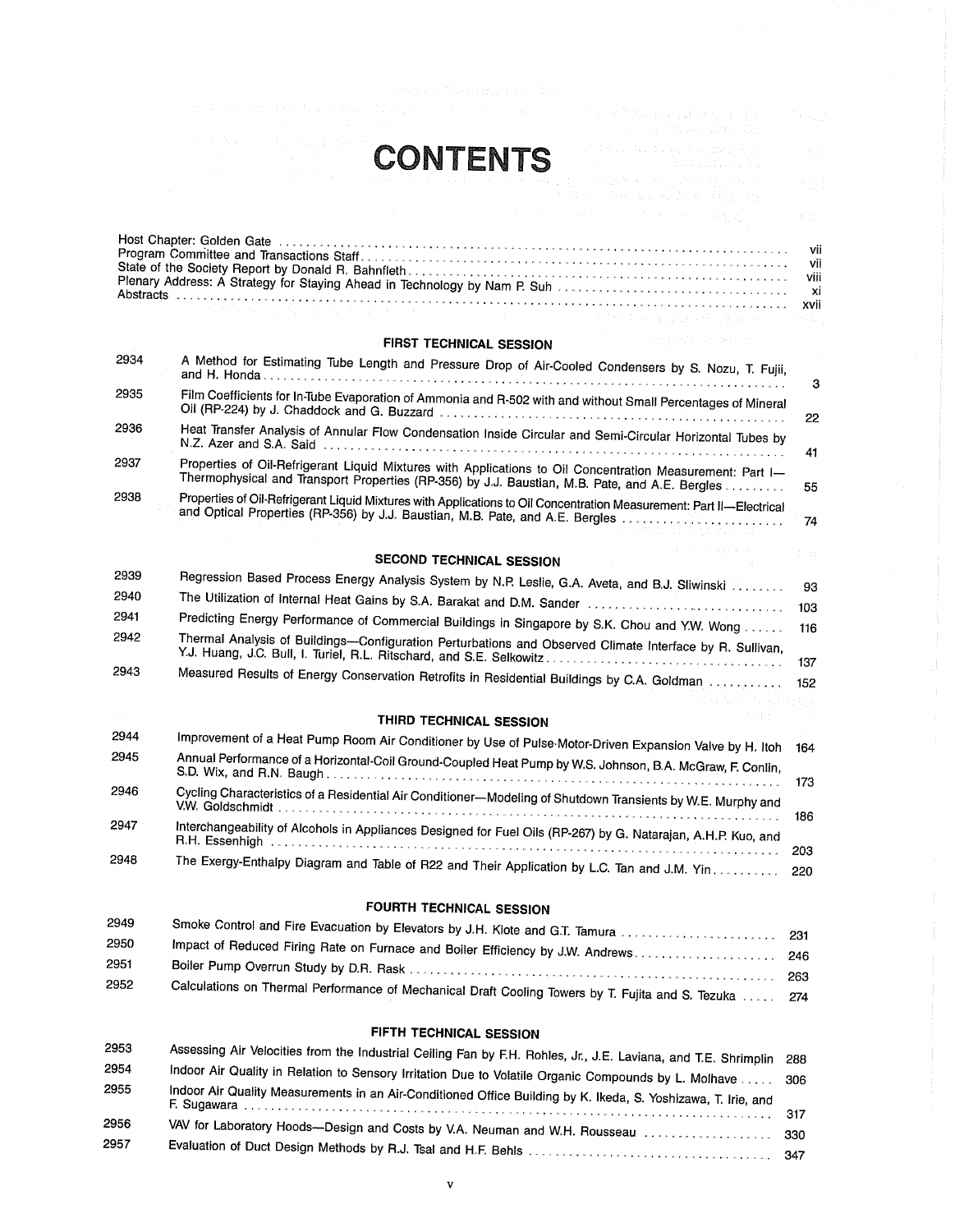#### SIXTH TECHNICAL SESSION

| 2958 | A Standard Device for Calibrating Calorimeter Test Rooms-Control System (RP-344) by W.E. Kramer and      |     |
|------|----------------------------------------------------------------------------------------------------------|-----|
| 2959 | A Standard Device for Calibrating Calorimeter Test Rooms-Operating System (RP-344) by M.E. Thowe and     |     |
| 2960 | A Standard Device for Calibrating Calorimeter Test Rooms-Prototype Heatmeter Device (RP-344) by          | 384 |
| 2961 | A Standard Device for Calibrating Calorimeter Test Rooms---Accuracy Determination (RP-344) by B.W. Jones |     |
| 2962 | A Critical Review of the ASHRAE Solar Radiation Model by N. Galanis and R. Chatigny  410                 |     |

# SEVENTH TECHNICAL SESSION

| 2963 | On-Site Evaluation of an Insulating Window Shade in Actual Use by M. Grasso and J.J. Anderson 420          |  |
|------|------------------------------------------------------------------------------------------------------------|--|
|      |                                                                                                            |  |
| 2964 | Interior Insulators: Problem Solvers at the Window by E.M. Woodson, P.E. Horridge, and S. Khan  439        |  |
| 2965 | U-Value Measurements for Windows and Movable Insulations from Hot Box Tests in Two Commercial Laboratories |  |
| 2966 |                                                                                                            |  |
|      | Combined Solar and Air Source Collector Evaporators by K.I. Krakow and S. Lin  474                         |  |
| 2967 |                                                                                                            |  |

# EIGHTH TECHNICAL SESSION

| 2968 | An Integrating Window Pyranometer for Beam Daylighting Measurements in Scale-Model Buildings by F.S.        |     |
|------|-------------------------------------------------------------------------------------------------------------|-----|
| 2969 | A Test System with Accurately Controlled Fluid Quality for Calibration of Electromagnetic Volume and Energy |     |
| 2970 | Influence of Upstream Disturbances on Correlation Coefficient for Vane Anemometers at Coil Faces (RP-451)   | 506 |
| 2971 | Response of a Laser Optical Particle Counter to Transparent and Light-Absorbing Particles by B.Y.H. Liu,    | 518 |
| 2972 | A Wall-Mounted Solar-Assisted Air Source Heat Pump Evaporator (RP-247) by K.I. Krakow and S. Lin            | 539 |

# SOCIETY BUSINESS

| ASHRAE Past Meetings (and according to the control of the control of the control of the control of the control of the control of the control of the control of the control of the control of the control of the control of the<br>Society Presidents of the contract of the contract of the contract of the contract of the contract of the contract of the contract of the contract of the contract of the contract of the contract of the contract of the cont |  |
|------------------------------------------------------------------------------------------------------------------------------------------------------------------------------------------------------------------------------------------------------------------------------------------------------------------------------------------------------------------------------------------------------------------------------------------------------------------|--|
|                                                                                                                                                                                                                                                                                                                                                                                                                                                                  |  |
|                                                                                                                                                                                                                                                                                                                                                                                                                                                                  |  |
|                                                                                                                                                                                                                                                                                                                                                                                                                                                                  |  |
| ASHRAE International Associates contract the contract of the contract of the second section of the section of                                                                                                                                                                                                                                                                                                                                                    |  |
|                                                                                                                                                                                                                                                                                                                                                                                                                                                                  |  |

 $\mathbb{Z}^2$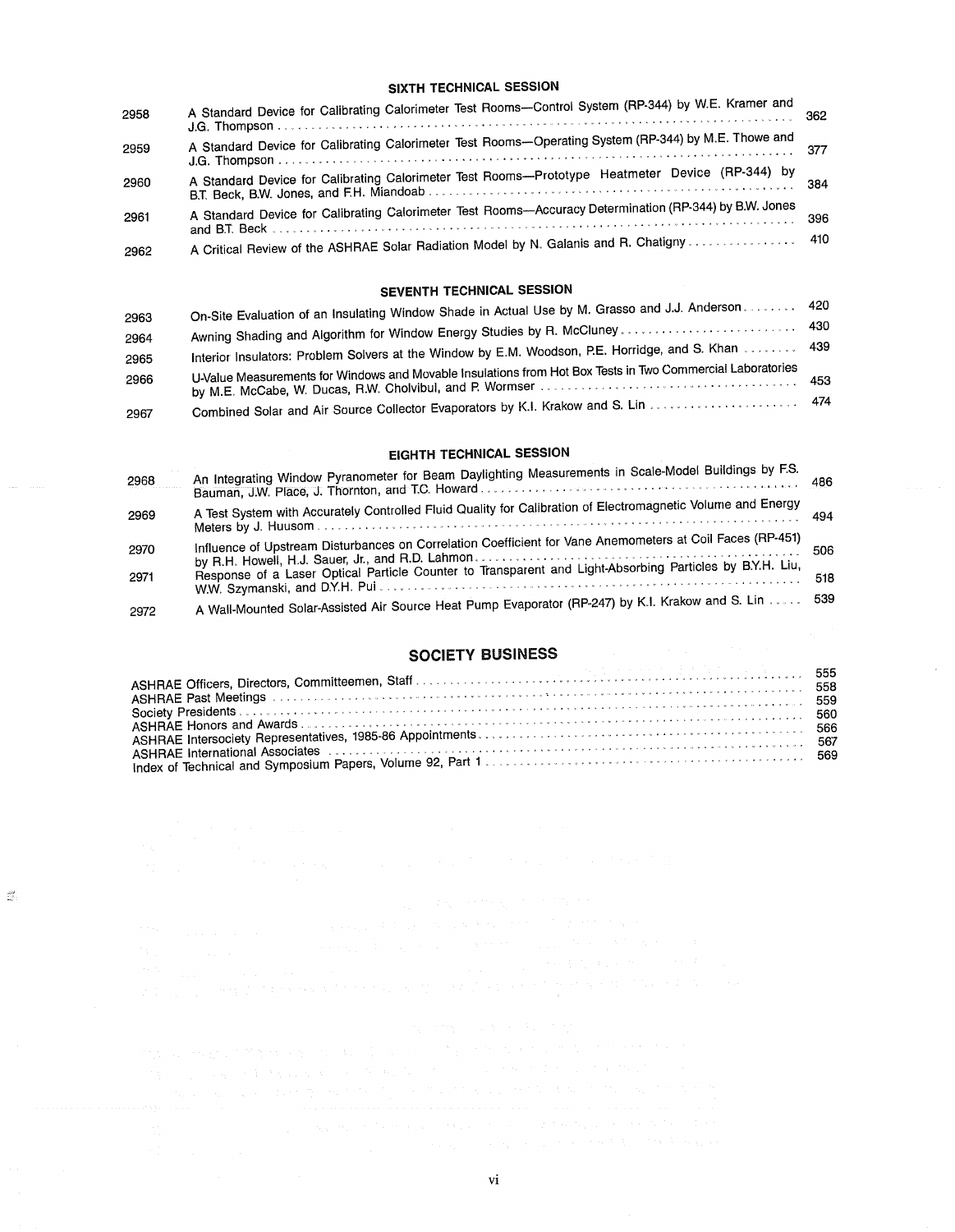## HOST CHAPTER Golden Gate

#### **OFFICERS**

James G. Nemechek President<br>David Rifkin President W. Dart Rinefort Secretary<br>Sherman Brown Treasurer Sherman Brown

President-Elect<br>Secretary

#### HOST COMMITTEE

Thomas J. White Chairman<br>Thomas E. Brewer Honorary Thomas E. Brewer Honorary Chairman<br>Carl H. Jordan Vice Chairman. Ente Gary G. Treat<br>Richard F. Leao Eugene L. Valerio Wilma Jordon Charles Tarnoff and Jean Tarnoff Spouse Hospitality<br>Jack A. Palmer Vice Chairman, Fina C.E. McLaughlin Glenn Umont<br>James M. Holden John L. Brose William F. Chapman

Vice Chairman, Entertainment<br>Welcome Party President's Luncheon<br>Banquet Spouse Tours

Vice Chairman, Finance

James M. Holden Vice Chairman, Reception<br>James G. Taylor Vice Chairman, Technical James G. Taylor Vice Chairman, Technical Tour<br>Dick M. Glumac Vice Chairman, Sessions Vice Chairman, Sessions

# 1985-86 ASHRAE PROGRAM COMMITTEE TRANSACTIONS STAFF

William S. Fleming, *Chairman*<br>Nancy Greenberg, *Vice Chairman*<br>Conny R. Brown<br>Larry E. Cornes Larry E. Carnes Assistant Editor Kenneth W. Cooper Beth Wade Richard A. English Editorial Assistant Contract Assistant Contract Assistant Contract Assistant Contract Assistant Contract Assistant Contract Assistant Contract Assistant Contract Assistant Contract Assistant Contract Ass Paul E. Evans Thomas J. Ferdelman Donald J. Leverenz Curtis O. Pederson<br>William F. Sharp William F. Sharp Lawrence H. Darrow Lawrence H. Darrow Lawrence H. Darrow Robert E. Sidwell Graphics Assistant Graphics Assistant Graphics Assistant Stanley Slabinski Becky Makla Graphics Assistant Becky Makla Becky Makla Becky Makla Becky Makla Becky Makla Becky Makla Becky Makla Becky Makla Be

Staff Liaison<br>James H. Norman, *Manager of* Roxanne Starress (Starress Starress Starress) James H. Norman, Manager of Technical Services

| Editor                                                                                                                                                                                                                                               | House (2012) 2014年                                                         |  |  |  |  |                    |  |
|------------------------------------------------------------------------------------------------------------------------------------------------------------------------------------------------------------------------------------------------------|----------------------------------------------------------------------------|--|--|--|--|--------------------|--|
| Mildred Geshwiler                                                                                                                                                                                                                                    | the context was                                                            |  |  |  |  |                    |  |
| Assistant Editor<br>Beth Wade                                                                                                                                                                                                                        |                                                                            |  |  |  |  | a di mandata della |  |
| <b>Editorial Assistant</b><br>Nancy Rosselot                                                                                                                                                                                                         | 第二次 全球的                                                                    |  |  |  |  |                    |  |
| <b>Production Manager</b><br><b>Stanley Beitler</b>                                                                                                                                                                                                  | $\mathcal{C}^{(2)}=\mathcal{C}(\mathbb{Z}_{2n})$ , and $\mathcal{C}^{(2)}$ |  |  |  |  | <b>TANK STATE</b>  |  |
| Graphics Manager<br>Lawrence H. Darrow                                                                                                                                                                                                               | a di Sultan                                                                |  |  |  |  |                    |  |
| Graphics Assistant<br>Becky Makla<br>$\label{eq:2.1} \mathcal{L}(\mathbf{r}) = \mathcal{L}(\mathbf{r}) = \mathcal{L}(\mathbf{r}) = \mathcal{L}(\mathbf{r}) = \mathcal{L}(\mathbf{r})$                                                                | 나는 이 대리가 되는 것이다.                                                           |  |  |  |  |                    |  |
| <b>Graphics Assistant</b> and the contract of the contract of the contract of the contract of the contract of the contract of the contract of the contract of the contract of the contract of the contract of the contract of the c<br>Roxanne Starr |                                                                            |  |  |  |  |                    |  |
|                                                                                                                                                                                                                                                      |                                                                            |  |  |  |  |                    |  |

 $\tau = \tau_{\rm{max}}$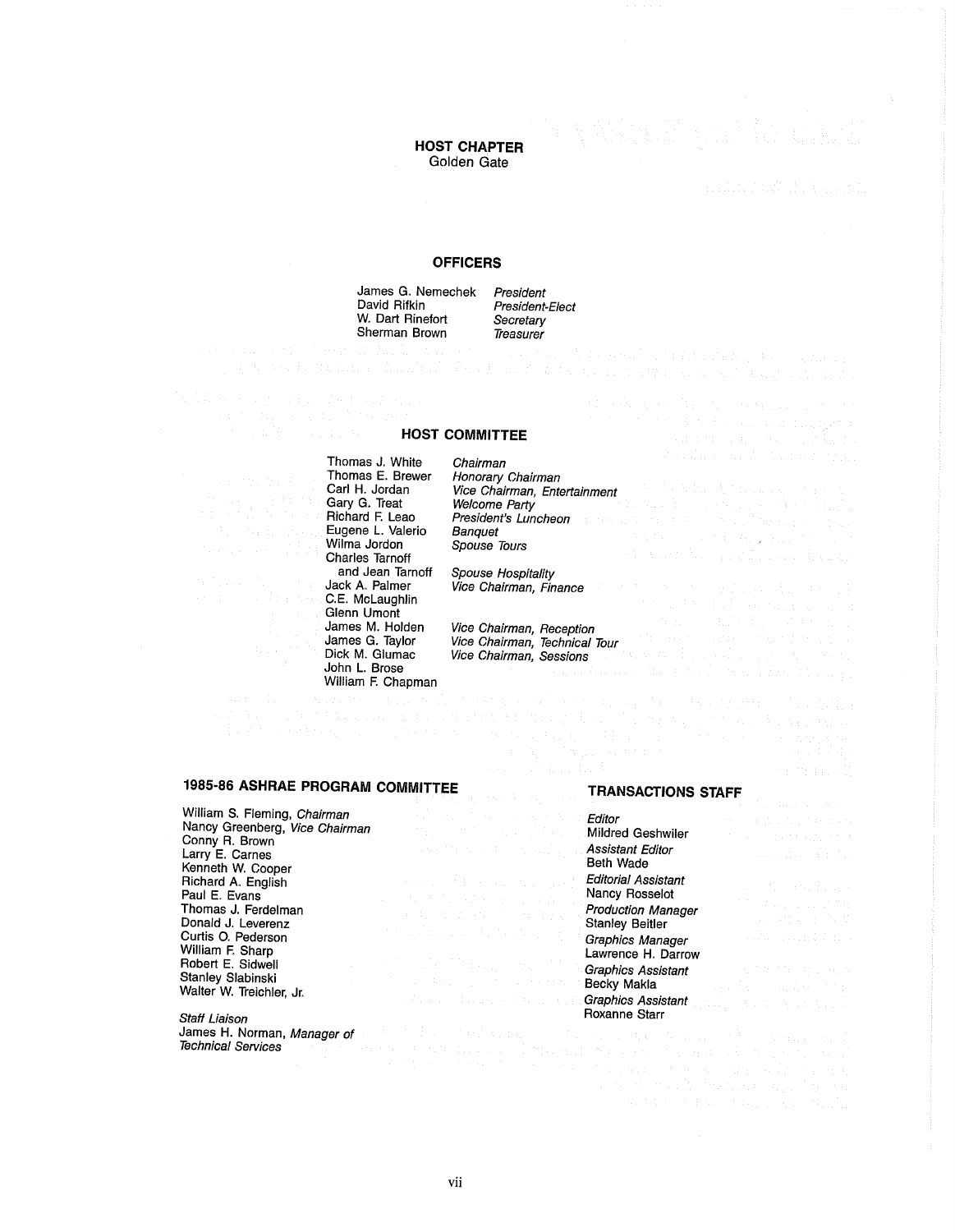# CONTENTS

|         | ないねん はっかり アルバー エイヤー (手)                                                                                                                       | viii<br>viii |
|---------|-----------------------------------------------------------------------------------------------------------------------------------------------|--------------|
| SF-86-1 | <b>HVAC IS FOR PEOPLE</b>                                                                                                                     |              |
|         | Humidity and Predicted-Mean-Vote-Based (PMV-Based) Comfort Control by J.W. MacArthur [11]                                                     | 5            |
|         | Thermal Comfort Under an Extended Range of Environmental Conditions by E. Arens, R. Gonzalez, and L.                                          | 18           |
|         | The Upper Limit of Human Comfort from Measured and Calculated PMV Values in a National Bureau of Stan-                                        | 27           |
|         | New Methods for Evaluation of the Thermal Environment in Automotive Vehicles by T.L. Madsen, B. Oleson,                                       | 38           |
|         | The Influence of Electrostatics on Aerosol Deposition by A.H. Frey management of the interaction of the United                                | 55           |
| SF-86-2 | INTERNATIONAL SYMPOSIUM ON CLEAN BURNING OF COAL                                                                                              |              |
|         | Application of Fluidized-Bed Combustion of Coal for District Heating and Cooling by J. Kleinau                                                | 67           |
|         | An Introduction to the Multifuel, Circulating Fluidized Bed Boiler by A. Kullendorff                                                          | 76           |
|         | Fluidized Bed Combustion-For Clean Burning of Coal in District Heating Cogeneration Systems by G.S. Churgin                                   | 90           |
|         | Study on the Application of Fluidized Bed Combustion by R.T. Huovilainen                                                                      | 103          |
|         | Emerging Technology for Burning Coal for District Heating and Cooling Systems by H. Feibus                                                    | 119          |
| SF-86-3 | COGENERATION SYSTEM COMPONENTS AND DESIGN CONDITIONS                                                                                          |              |
|         | Cogeneration Installations Protection and Control of the Electric Utility Interconnect by J.A. Meuleman                                       | 131          |
|         |                                                                                                                                               | 141          |
|         | Cogeneration from the Perspective of an Engineer/Constructor by A.J. Smith                                                                    | 149          |
|         | Analysis of Prime Movers for Internal Combustion Cogeneration Plants by J. C. Solt<br>greater and part                                        | 157          |
| SF-86-4 | <b>FUNDAMENTALS OF DDC</b>                                                                                                                    |              |
|         |                                                                                                                                               |              |
|         | The Effect of EMCS Architecture on Direct Digital Controllers by G.R. Sapienza                                                                | -175         |
|         | Z-Transforms as an Aid to DDC System Analysis by C.E. Rohrer and W. Stoecker                                                                  | 185          |
|         |                                                                                                                                               | 203          |
| SF-86-5 | DEVELOPMENT IN POSITIVE DISPLACEMENT COMPRESSORS                                                                                              |              |
|         | Advancement in Refrigeration Screw Compressor Design by J.W. Pillis                                                                           | 219          |
|         | The Centrifugal Economiser: Its Match with Screw Compressors by B. Zimmern and R.S. Sweetser                                                  | 225          |
|         | Performance of the Oil Injection Free Single-Screw Compressor Production Models by T. Sagara, S. Noda,<br>and I. Hiral $\ldots \ldots \ldots$ | 236          |
|         | An Investigation of the Compressor Slugging Phenomenon by R. Singh, J.J. Nieter, and G. Prater, Jr                                            | 250          |
| SF-86-6 | <b>CLEAN ROOM SYSTEMS</b>                                                                                                                     |              |
|         | Clean Rooms and Air Cleaning: Better Operation at Lower Cost through Applied Science by S.A. Hoenig.                                          | 261          |
|         |                                                                                                                                               | 272          |
|         |                                                                                                                                               | 289          |
|         |                                                                                                                                               | 299          |
| SF-86-7 | HOW TO SAVE ENERGY IN HOTEL SYSTEM DESIGN                                                                                                     |              |
|         |                                                                                                                                               | 311          |
|         |                                                                                                                                               | 318<br>333   |
|         |                                                                                                                                               |              |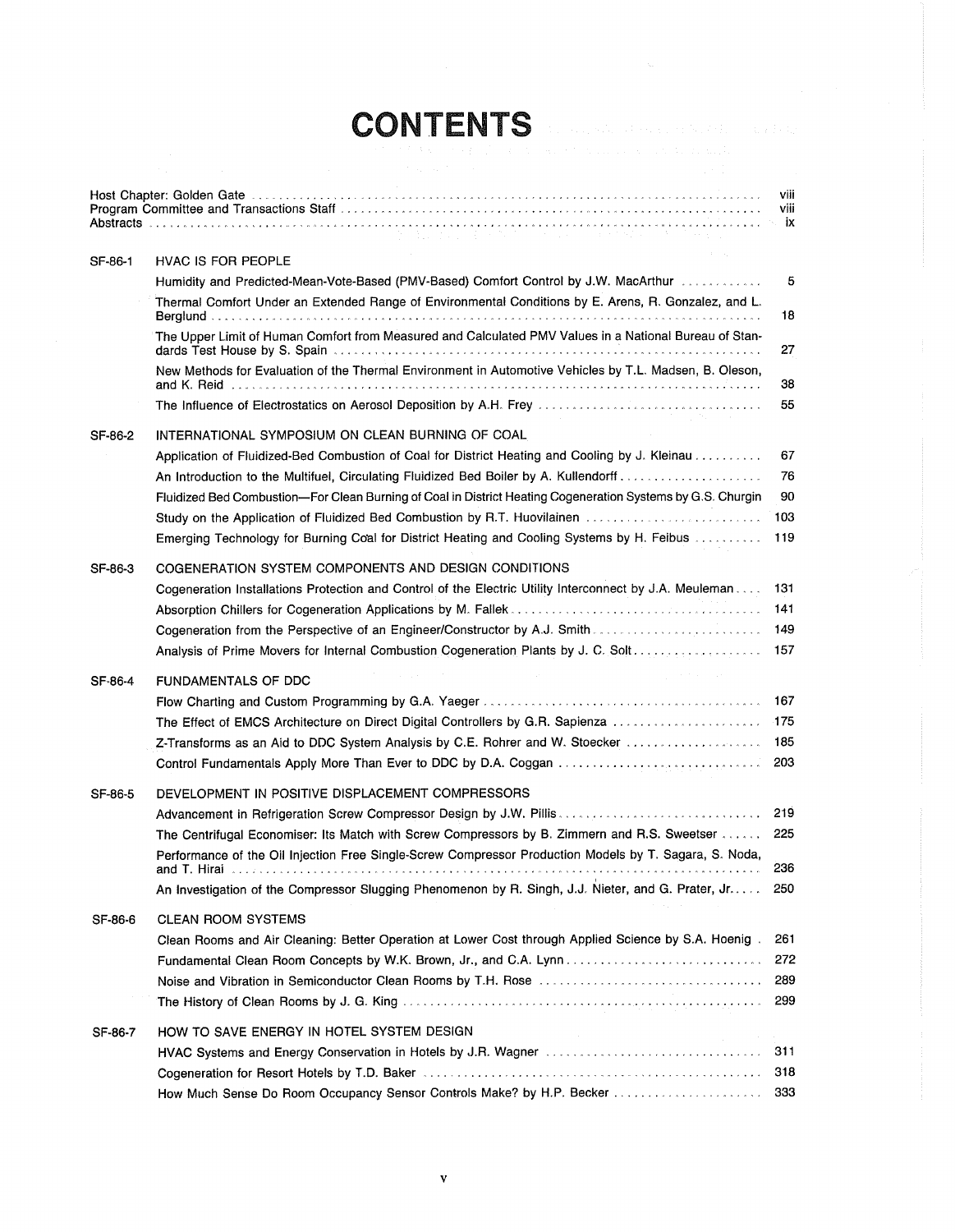| SF-86-8  | QUALIFYING EVAPORATIVE COOLING                                                                                                                                                                                |     |
|----------|---------------------------------------------------------------------------------------------------------------------------------------------------------------------------------------------------------------|-----|
|          |                                                                                                                                                                                                               | 347 |
|          | Three-Stage Evaporative Air Conditioning Versus Conventional Mechanical Refrigeration by W.M. Anderson 358                                                                                                    |     |
|          | The Heat Pipe Used for Dry Evaporative Cooling by C.M. Scofield                                                                                                                                               | 371 |
| SF-86-9  | CASE HISTORIES AND ENERGY USE IMPLICATIONS OF<br>OPERATION WITH SOILED FINNED-TUBE EXCHANGERS                                                                                                                 |     |
|          | Problem and Solution to Plugging of a Finned-Tube Cooling Coil in an Air Handler by R.H. Braun                                                                                                                | 385 |
|          | The Effect on Hospital Air-Conditioning System Operation of Soiled System Elements by R.W. Olson<br>Environmental Studies in Moldy Office Buildings by P.R. Morey, M.J. Hodgson, W.G. Sorenson, G.J. Kullman, | 388 |
|          |                                                                                                                                                                                                               | 399 |
|          | Energy Use Implications of Methods to Maintain Heat Exchanger Coil Cleanliness by B.C. Krafthefer and U. Bonne                                                                                                | 420 |
| SF-86-10 | COMPUTER APPLICATIONS TO PSYCHROMETRIC ANALYSIS                                                                                                                                                               |     |
|          | A Comparison of Three Moist Air Property Formulations for Computer Applications by R.M. Nelson and M. Pate                                                                                                    | 435 |
|          | Psychrometric Analysis for Arbitrary Dry-Gas Mixtures and Pressures Using Microcomputers by S. Aslam,                                                                                                         | 448 |
|          | PC Psychrometric Property Permutations and Procedures by P.C. Guy and W.J. Wepfer                                                                                                                             | 461 |
|          | Solve Psychrometric Problems Using a Programmable Calculator by M.B. Herbert [1, 1, 1, 1, 1, 1, 1, 1, 1, 1, 1,                                                                                                | 478 |
|          | Variations in Relative Humidity in a Conditioned Space Due to Coil Bypass Control Systems by R.H. Howell                                                                                                      | 499 |
| SF-86-11 | TERMINAL DEVICES FOR LARGE BUILDING AIR-CONDITIONING SYSTEMS                                                                                                                                                  |     |
|          |                                                                                                                                                                                                               | 511 |
|          | Terminal Requirements Based on Designers' Terminal Choices by H.E. Straub                                                                                                                                     | 519 |
|          |                                                                                                                                                                                                               | 528 |
|          |                                                                                                                                                                                                               |     |
| SF-86-12 | A CRITICAL REVIEW OF FIRE DAMPER REQUIREMENTS                                                                                                                                                                 |     |
|          | Review of Current Fire Damper Requirements in NFPA Standard 90A and Model Codes by J.B. Semple and                                                                                                            | 541 |
|          |                                                                                                                                                                                                               | 550 |
|          | Duct Penetrations of One-Hour Fire Resistance Rated Nonloadbearing Walls/Partitions by W.T. Irwin                                                                                                             | 556 |
|          | The Role of Dampers in a Total Fire Protection System Analysis by K. Schwartz, R.H. Jensen, and J. Antell                                                                                                     | 566 |
| SF-86-13 | RADIANT HEATING AND COOLING                                                                                                                                                                                   |     |
|          | An Experimental Study of a Gas-Fired Radiant Heater and Enclosure by R.R. Trewin, M.B. Pate, and R.M. Nelson                                                                                                  | 579 |
|          | Comparison of Numerical Model with ASHRAE Design Procedure for Warm Water Concrete Floor Heating Panels                                                                                                       | 589 |
|          | Life-Cycle Cost Analysis of Hydronic Radiant Panel by D.E. Weida                                                                                                                                              | 603 |
|          | Gas-Fired Low-Intensity Radiant Heating Provides a Cost-Effective, Efficient Space Conditioning Alternative                                                                                                   | 616 |
| SF-86-14 | EFFICIENCY OF COMBUSTION SYSTEMS XI                                                                                                                                                                           |     |
|          | Introducing Coal-Water Mix Fuels by T.A. Butcher, C. Krishna, R. Sapienza, T. O'Hare, and Y. Celebi                                                                                                           | 631 |
|          | Considerations for Converting an Industrial Boiler to Coal-Water Fuel Firing by R.V. Carlson, A.A. Zagrodnik,                                                                                                 | 640 |
|          | Industrial Coal-Water Fuel Demonstration by R. Perkins, E.M. Clark, and R. Manfred                                                                                                                            | 651 |
|          | An Experimental Program for Evaluation of Fuel Quality Effects on Oil Burner Performance by S.W. Lee and                                                                                                      | 667 |
|          | Results of Studies on Soot Production and Fouling in Oil-Fired Condensing Systems by T.A. Butcher, Y. Celebi,                                                                                                 | 683 |
| SF-86-15 | THE FILTRATION SYSTEMS FOR NUCLEAR FACILITIES                                                                                                                                                                 |     |
|          | Testing Nuclear-Grade Gas-Phase Iodine Adsorbents by J.E. Cline                                                                                                                                               | 695 |
|          |                                                                                                                                                                                                               | 706 |
|          | Air and Gas Cleaning Technology for Nuclear Applications by M.W. First                                                                                                                                        | 716 |
|          |                                                                                                                                                                                                               |     |

 $\label{eq:2.1} \frac{1}{\sqrt{2\pi}}\int_{0}^{\infty}\frac{1}{\sqrt{2\pi}}\left(\frac{1}{\sqrt{2\pi}}\right)^{2\pi} \frac{1}{\sqrt{2\pi}}\int_{0}^{\infty}\frac{1}{\sqrt{2\pi}}\frac{1}{\sqrt{2\pi}}\frac{1}{\sqrt{2\pi}}\frac{1}{\sqrt{2\pi}}\frac{1}{\sqrt{2\pi}}\frac{1}{\sqrt{2\pi}}\frac{1}{\sqrt{2\pi}}\frac{1}{\sqrt{2\pi}}\frac{1}{\sqrt{2\pi}}\frac{1}{\sqrt{2\pi}}\frac{1}{\sqrt{2\pi}}\frac{$